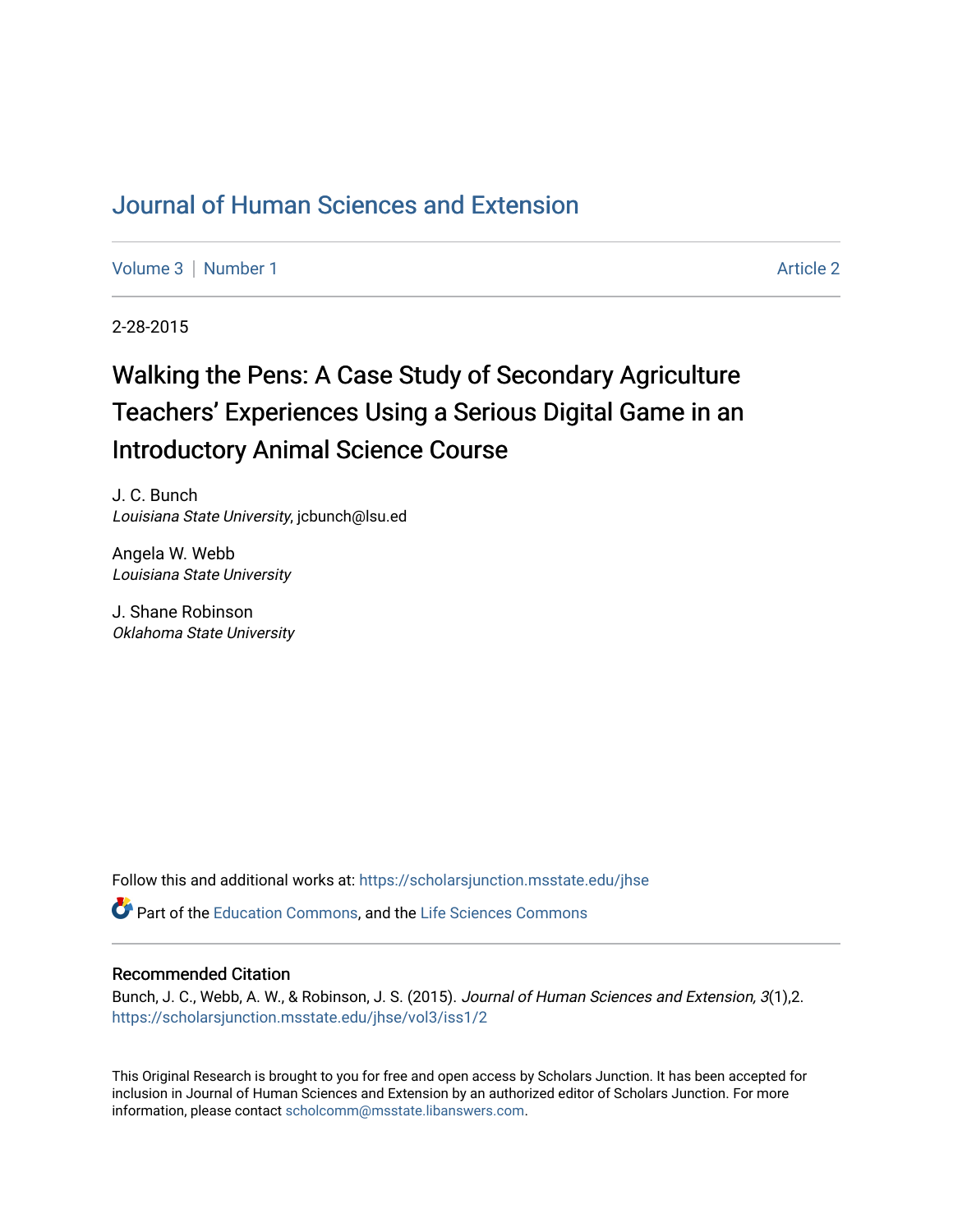# **Walking the Pens: A Case Study of Secondary Agriculture Teachers' Experiences Using a Serious Digital Game in an Introductory Animal Science Course**

# **J. C. Bunch Angela W. Webb**  *Louisiana State University*

#### **J. Shane Robinson**

*Oklahoma State University* 

*In a world where knowledge is a click away, today's students need information delivered in ways that meet their expectations as digital natives. Serious digital games are one way to meet the demand. This particularistic case study sought to understand agriculture teachers' experiences using a serious digital game in an introductory animal science course. Three themes emerged from the data collected: 1) the real-world context provided by the game; 2) the game's potential to promote students' agricultural awareness; and 3) teachers' positioning of the game as a secondary teaching approach. Based on these findings, it can be recommended that professional development opportunities be created for teachers to learn how to use serious digital games more effectively in other situations. Inservice workshops focused on using digital games as a primary approach to teaching secondary agricultural education curricula, especially when simulations are necessary for teaching content. Because agricultural literacy was an unintended outcome, future research should focus intentionally on the impact serious digital games have on agricultural literacy.* 

*Keywords:* serious digital game, agriculture teachers, animal science, secondary classroom

### **Introduction**

In a world where knowledge is just a click away, today's students need information delivered in ways that meet their expectations as digital natives (Prensky, 2001). One way for educators to provide high-quality content that meets students' desires for receiving information is through the use of serious digital games (Huang, Huang, & Tschopp, 2010). Serious digital games provide an incredible learning environment for students (Oblinger, 2004) because they simulate facets of the real world. "Educational games and simulations, unlike direct forms of instruction, are

Direct correspondence to J. C. Bunch at jcbunch@lsu.edu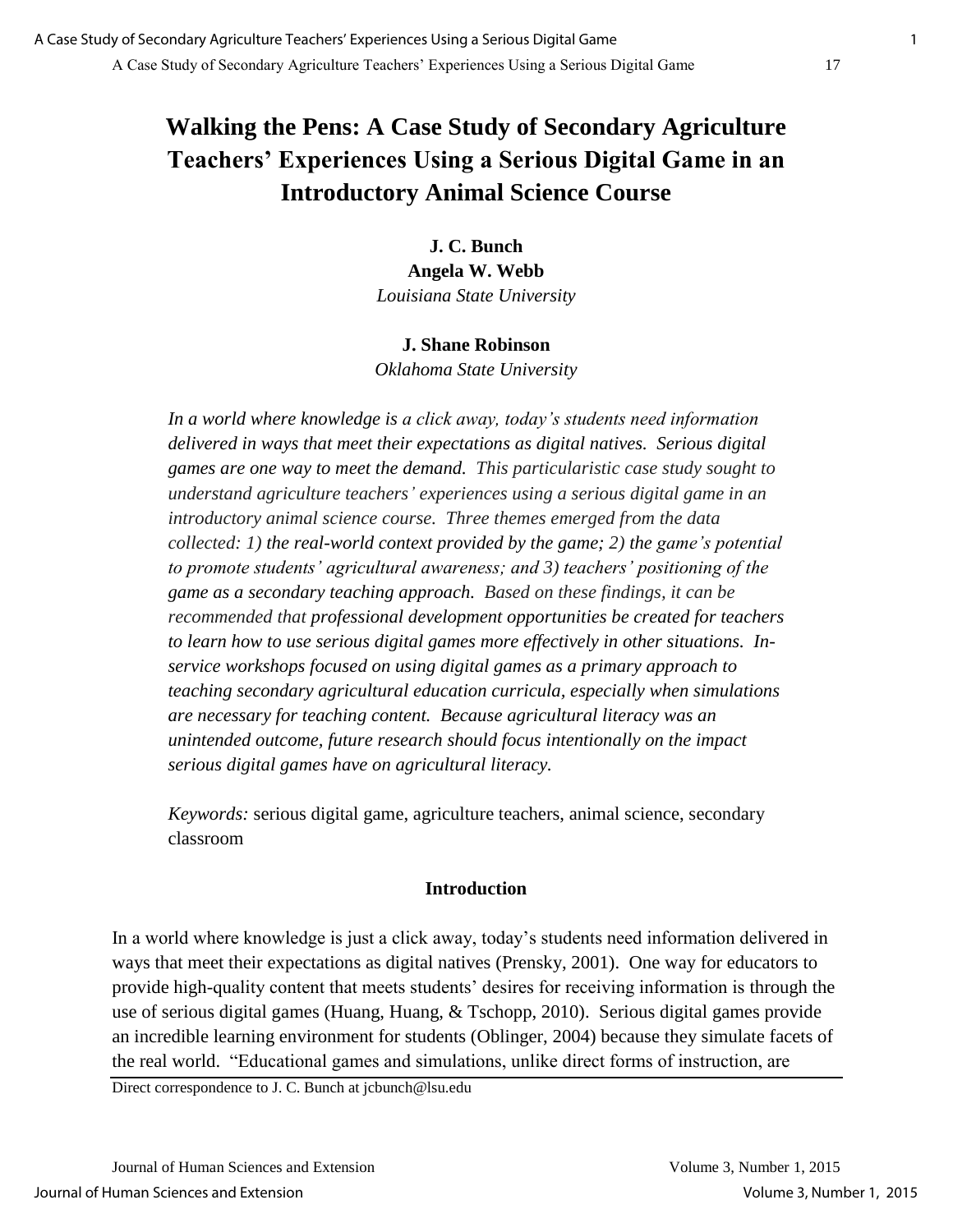experiential exercises" (Gredler, 1996, p. 521) that provide a context for applying concepts to the real world (Huang et al., 2010). Serious digital games are platforms for delivering content as fun, engaging, and motivational learning experiences for students (Franciosi, 2011; Kiili, 2005). The phrase coined to represent the pedagogy of serious digital games is digital game-based learning (DGBL) (Prensky, 2001). Ultimately, the goal of DGBL "is to engage learners in the experiential learning process" (Franciosi, 2011, p. 12). DGBL promotes active learning through constant reflection (Papastergiou, 2009) and is grounded in *real-life* problems that students must work to resolve (Franciosi, 2011; Oblinger, 2004).

Because of its bent on experiential learning and solving problems in real-world contexts, DGBL has value for agricultural education teachers (Bunch, Robinson, Edwards, & Antonenko, 2014). The purpose of agricultural education is to teach students about agriculture in preparation for careers and post-secondary education (Roberts & Ball, 2009). To accomplish that, agricultural education has always attempted to be experiential in nature (Baker, Robinson, & Kolb, 2012; Cheek, Arrington, Carter, & Randell, 1994; Hughes & Barrick, 1993; Knobloch, 2003; Randell, Arrington, & Cheek, 1993; Stewart & Birkenholz, 1991) and grounded in real-world problems (Knobloch, 2003; Splan, Porr, & Broyles, 2011). When delivered well, every aspect of the program is experiential for students, including the classroom (Baker et al., 2012), where technologies such as serious digital games are being implemented more so now than ever before (Stewart, Antonenko, Robinson, & Mwavita, 2013).

One of the greatest attributes of game-based simulations is that they help students apply the theory of what they learn (Boyd & Murphrey, 2002; Leggette et al., 2012). This is important because "students are consistently looking for practical applications of their studies in a realworld context" (Windham, 2005, p. 5.8). Unfortunately, many of the games played today were not designed for educational purposes. Instead, they were created solely to entertain (Oblinger, 2006). Therefore, questions exist regarding how educators can use games to teach students content that can be applied in various real-life contexts.

Teachers from all disciplines have begun considering the digital gaming phenomenon as a viable instructional delivery mechanism (Huang et al., 2010). However, because agricultural education teachers rely on experiential learning (Baker et al., 2012), they must be cautious not to utilize games that are focused entirely on *drill and practice* (Kiili, 2005). Instead, these games should provide a context in which instructors can teach valuable skills about the agricultural industry. One game that seeks to accomplish this goal is Pfizer's *Virtual Walking the Pens*®. *Walking the Pens* focuses on the swine industry and is used to teach entry-level employees about swine health and management (S. Miller, personal communication, July 1, 2011). Based on face value, this game has the potential to increase instructors' abilities to provide a solid context to their content regarding the swine industry in animal science courses. This is beneficial because the greatest challenge for agricultural education teachers today "is to move beyond the 'doing' and ensure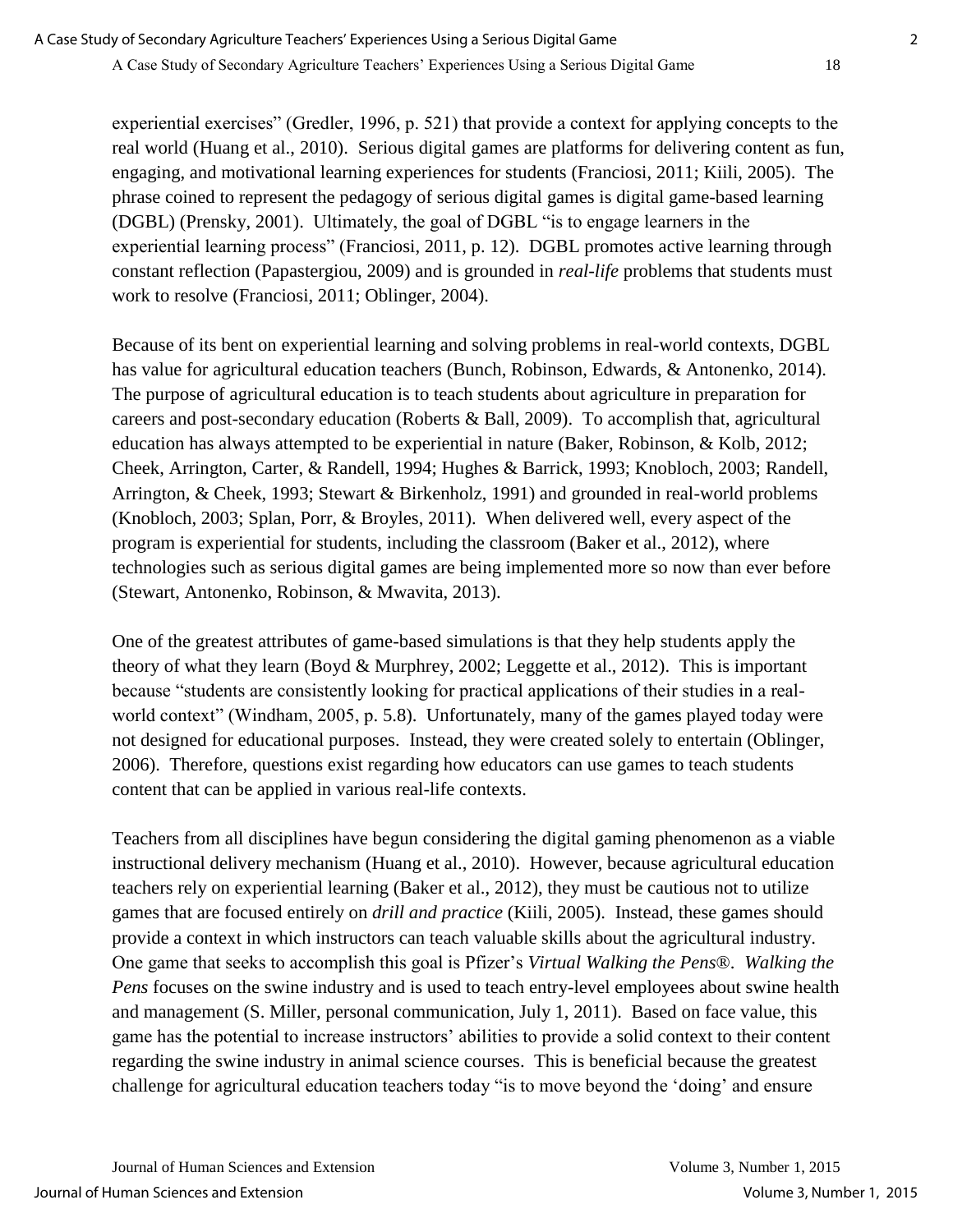that all learning is connected to thinking and knowledge that will be easily remembered and applied later in life" (Knobloch, 2003, p. 31). Therefore, agricultural education teachers must continue to ground their pedagogies in a context with experiences that support students' learning of agriculture (Roberts & Ball, 2009) so that it can be transferred to various situations involving the agricultural industry (Bunch et al., 2014).

# **Conceptual Framework**

The framework that undergirded this study was contextual teaching and learning (CTL) (Parr, Edwards, & Leising, 2006). The idea behind CTL is that educators can help students better understand how their specific content relates to and transfers to a different context. Specifically, Parr et al. (2006) used CTL to help students learn mathematics in the context of agricultural power and technology (APT) courses. Essentially, the APT courses provided students with a context in which they could learn mathematics content better.

CTL is a seven-element approach to teaching in which educators teach their content by providing examples that are relatable to students (Stone, Alfeld, Pearson, Lewis, & Jensen, 2005). Once the examples have been rooted firmly and students begin to grasp the content, educators stretch students outside of their original context (in this case, agriculture) until they are learning another subject area altogether. Finally, the educator brings students back into the agricultural context by providing another example to which students can relate and identify fully. This contextual experience method of teaching enables students to transfer information more easily from one context to another (Stone et al., 2005). Because DGBL simulates aspects of the real world, it appears to be a pedagogy that has the capability of serving as a context in which students can transfer their learning to various real-world contexts.

Although digital games have numerous positive qualities and appear to be a strong pedagogical tool for educators (Kiili, 2005), they are met with mixed emotions and resistance (Garris, Ahlers, & Driskell, 2002). Part of the dilemma is that there is no clear-cut agreement on how games are defined (Garris et al., 2002). On one side of the debate, games are perceived as violent and full of negative images. On the other side of the debate, games are perceived as positive instructional methods that are fun and engaging (Garris et al., 2002; Kiili, 2005). Because it is important to evaluate agricultural education teachers' beliefs toward integrating technology (Stewart et al., 2013), this study focused on teachers' experiences of teaching a unit on swine health and management while using DGBL as the primary instructional approach.

### **Purpose and Objectives**

The purpose of this study was to understand agriculture teachers' experiences using a serious digital game in an introductory animal science course. Two objectives guided the study:

Journal of Human Sciences and Extension Volume 3, Number 1, 2015 Journal of Human Sciences and Extension Volume 3, Number 1, 2015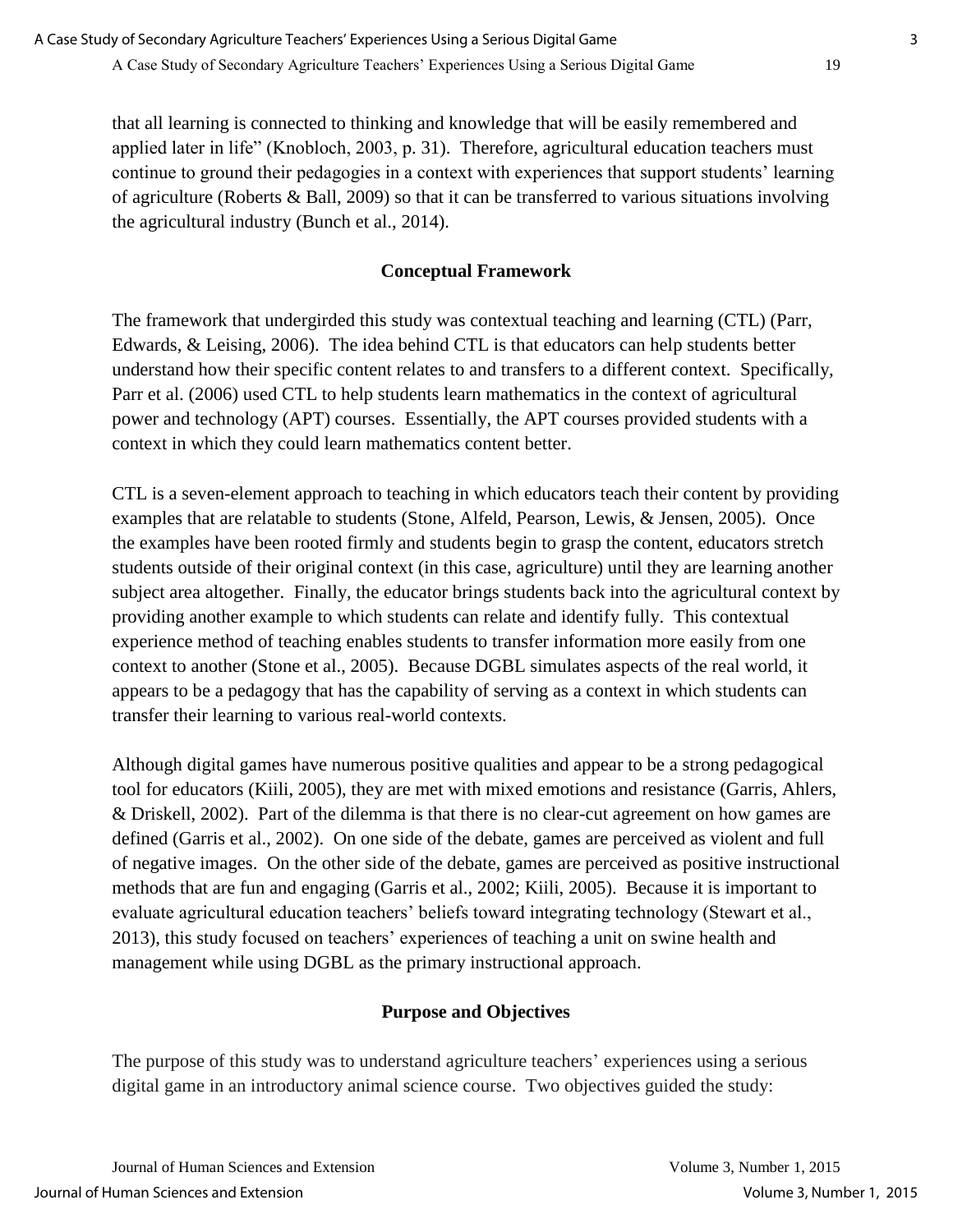A Case Study of Secondary Agriculture Teachers' Experiences Using a Serious Digital Game 20

- 1. To understand teachers' overall perceptions of using serious digital game-based learning in an introductory animal science course.
- 2. To describe teachers' perceptions of a serious digital game for student learning.

Because serious digital games have been identified as engaging (Franciosi, 2011; Oblinger, 2004; Papastergiou, 2009; Prensky, 2001), this research study addresses Research Priority 4, "Meaningful, Engaged Learning in All Environments," of the American Association for Agricultural Education Research Agenda for 2011–2015 (Doerfert, 2011).

#### **Methods**

Case study methods (Merriam, 2001) were used to collect and analyze data to better understand agriculture teachers' experiences using a serious digital game in an introductory animal science course. Focusing on the particularistic nature of a case is an effective method for exploring practical issues. The specific focus of particularistic case study exposes what the phenomenon teachers' use of a serious digital game—might represent about everyday occurrences. The cases were bound by time (10-day instructional unit), and the serious digital game was used. The cases were identified as particularistic because they allowed us to enhance our understanding of a particular phenomenon: teachers' use of a serious digital game (Merriam, 2001).

This study focused on four agriculture teachers who used a serious digital game developed by Pfizer Animal Health® to teach an instructional unit regarding swine health and management. The teachers who participated in this study were chosen purposively because we perceived these teachers to be technologically savvy and willing to attend a 2-day professional development workshop focused on digital game-based learning as an instructional approach. Profiles of participating teachers follow; each was given a pseudonym to maintain anonymity.

Fred is a traditionally certified secondary agriculture teacher in a rural school district. He is 24 years of age and has been teaching agriculture for 2 and a half years. Fred holds a bachelor's degree in agricultural education. Outside of agriculture, Fred has no other teaching certifications. Fred has used digital games as a teaching approach in his classroom. In fact, he has been using serious digital games for 2 years now.

Mark is 57 years of age and a veteran teacher as a result of his 30 years in the secondary agriculture classroom. Mark teaches in an urban school district. His classroom is considered technology-enhanced because of a large grant awarded to the school district. Mark holds a bachelor's degree in agricultural education and a master's degree in educational leadership, and he is traditionally certified. In addition to agriculture, Mark is science certified. Although his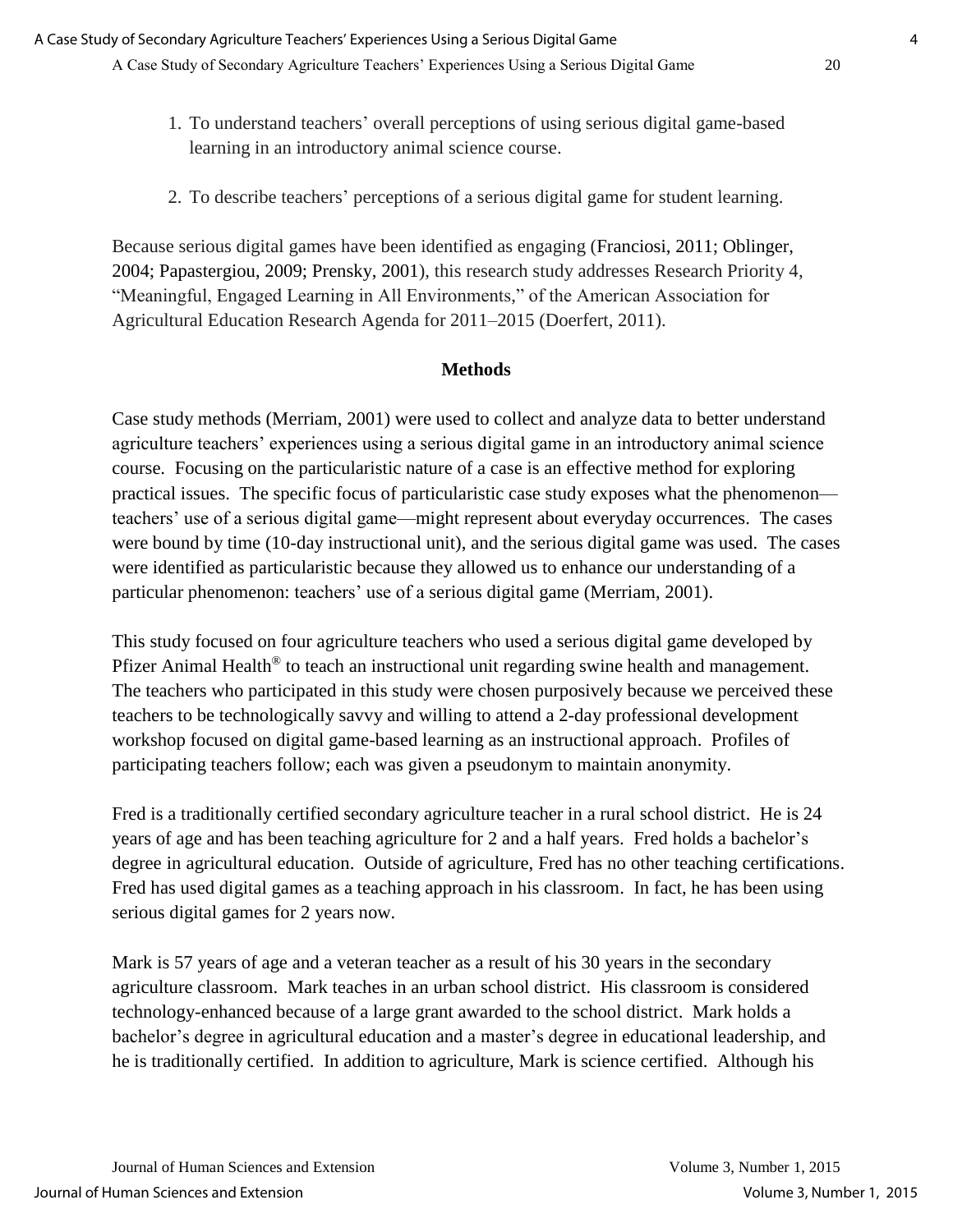A Case Study of Secondary Agriculture Teachers' Experiences Using a Serious Digital Game 21

classroom is considered technology-enhanced, Mark has never used serious digital games as a teaching approach.

Suzy is 28 years of age and has taught secondary agriculture in a rural setting for 3 years. Suzy has earned a bachelor's degree in agricultural economics and a master's degree in agricultural education. Suzy completed a traditional teacher preparation program while working on her master's degree; thus, she is traditionally certified. She has not had experience using serious digital games as a teaching approach in the past.

Misty has taught secondary agriculture in rural and urban settings for 8 years. She is 31 years of age and holds a bachelor's degree in agricultural education. Misty is a product of a traditional teacher preparation program. She has no other teaching certifications outside of agriculture. Misty has not used serious digital games as a teaching approach in the past. In fact, she was not aware of serious digital games focused on agriculture before this study.

#### **Data Collection**

The primary data collected for this study were interviews. We conducted one 1-hour semistructured interview with each of the teachers involved, totaling four interviews. The use of semi-structured interviews was important because it gave us the opportunity to ask probing questions based on the teachers' responses to the questions. For consistency, the interviews were audio recorded and transcribed verbatim. Member checks were utilized by sending the transcriptions, via e-mail, to the teachers to ratify the creditability of the information given to us in the interview process (Creswell & Miller, 2000; Dooley, 2007). In addition to the interviews, teachers completed two weekly reports to ensure fidelity of their use of the game. These reports were used as one means of triangulating the data with what was received through the interviews. Further, during each interview, we took pictures of the technology used in the classroom/laboratory as a means to understand more fully the teachers' climate and environment in regard to technology usage.

#### **Data Analysis**

To ensure trustworthiness, we independently coded and triangulated all interviews, weekly reports, and pictures to identify initial codes. One week later, we met to negotiate and deliberate disconfirming evidence. Negotiation of disconfirming evidence allowed us to reexamine all data to approve or reject identified codes and themes (Creswell & Miller, 2000). Further, peer debriefing was used to discuss data collection procedures and identify themes. We used external candidates, two colleagues, and two graduate students to assist us in the accuracy of our data collection procedures and our identified themes. The external candidates were charged with challenging our assumptions and interpretations. According to Creswell and Miller (2000), "a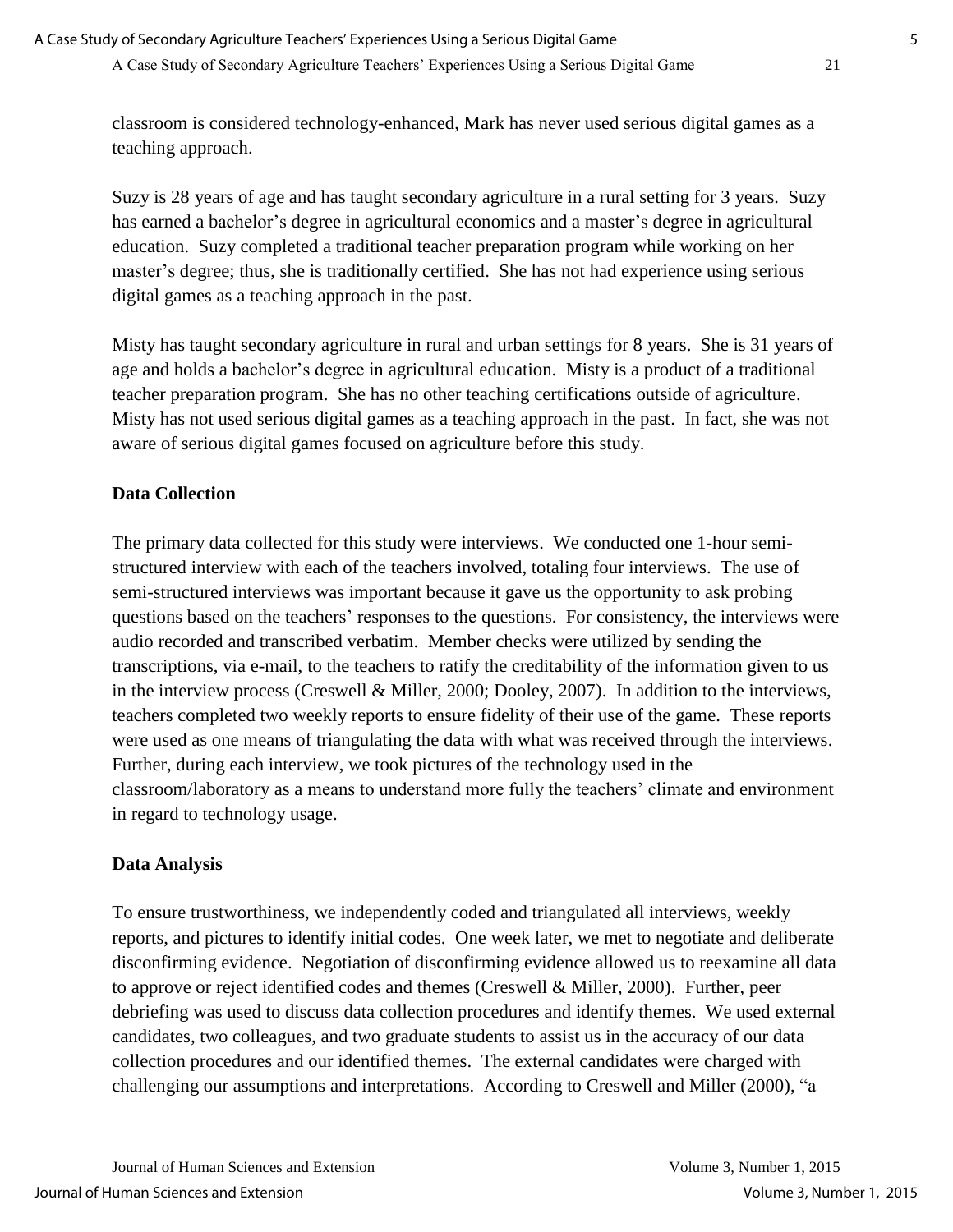peer review or debriefing is the review of the data and research process by someone who is familiar with the research or the phenomenon being explored" (p. 129). It should also be noted that the biases we each brought to the interpretation of the findings were accounted for during the peer debriefing process. This was accomplished through team reflection. We reflected on our backgrounds as previous secondary teachers and identified possible biases.

# **Context**

The serious digital game used for this study was *Virtual Walking the Pens*®, developed by Pfizer Animal Health®. This game provides a 3-D virtual world in which Pfizer's entry-level employees can experience the daily operations of a 2,400-head swine operation as a training simulation. Because agricultural education exists, in part, to prepare students for entry-level careers in various sectors of the agricultural industry (Roberts & Ball, 2009), *Virtual Walking the Pens*® was deemed a viable curriculum for this study.

The virtual world affords students the opportunity to become a farm manager for a day. Embedded within the game are 10 scenarios; each scenario exposes students to a different swine disease that pork producers face daily. As a farm manager, students make decisions that are crucial to production and profitability. Students must be able to identify unhealthy animals, make decisions to treat an individual pig or the whole herd, and control the environment. The decisions made by the student affect not only the animals, but also the livelihood of the farm. In our findings that follow, we will refer to *Virtual Walking the Pens*® as "the game."

# **Limitations**

Because the purpose of particularistic case studies is to enhance the understanding of a specific phenomenon and shed light on what that phenomenon might represent about everyday occurrences, the reader should be cautioned against generalizing the results of this study; however, the reader may transfer learning in the event of similar cases. In addition, the small sample size and the specificity of the serious digital game used in this study may impede the reader's ability to generalize (Merriam, 2001).

# **Findings**

The findings and conclusions presented here represent the agriculture teachers' experiences using the game in an introductory animal science course. Profiles of the participants have been offered previously, so our findings focus on the major themes across their experiences implementing the game. The major themes discussed below include (a) the real-world context provided by the game, (b) the game's potential to promote students' agricultural awareness, and (c) teachers' positioning of the game as a secondary teaching approach.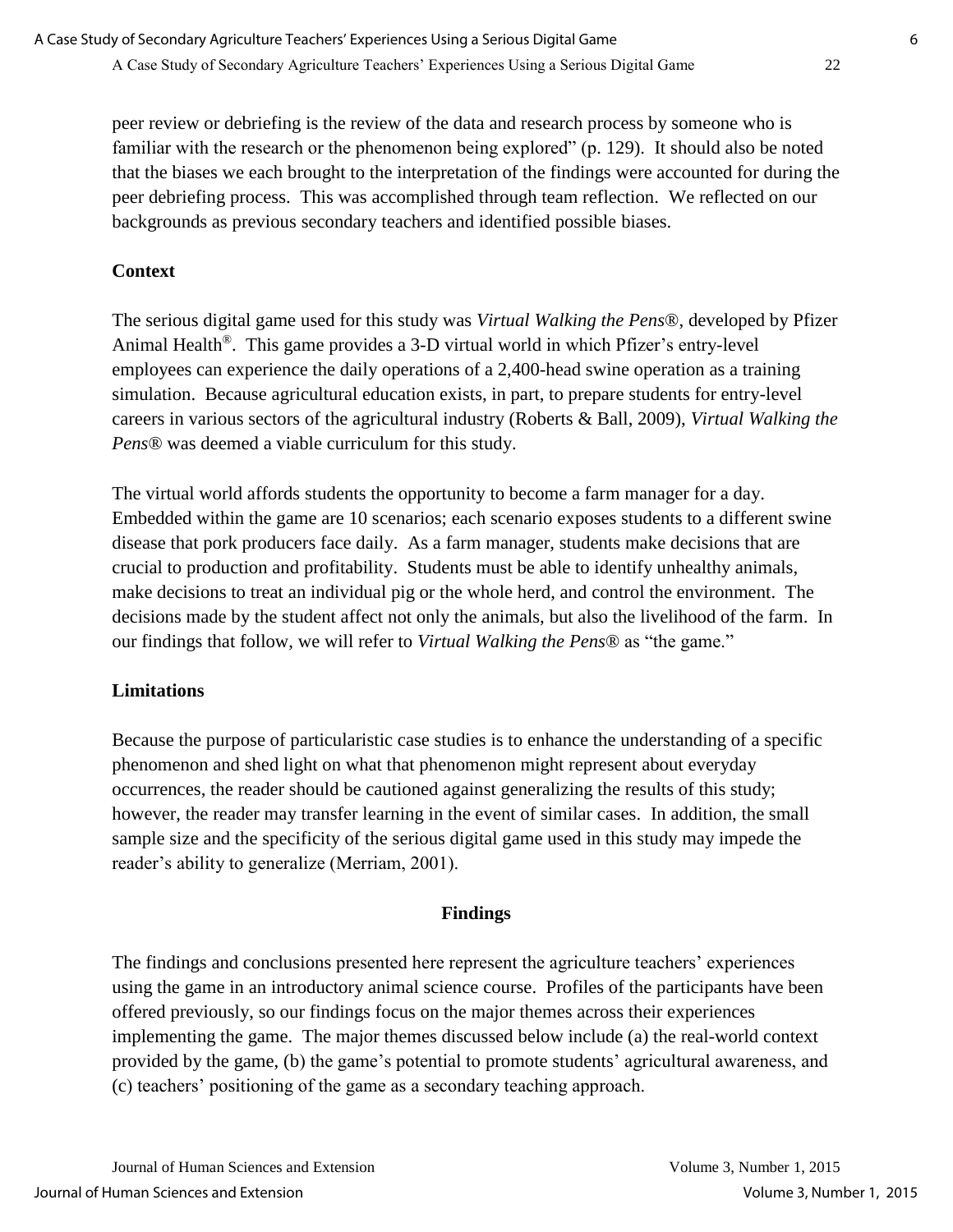A Case Study of Secondary Agriculture Teachers' Experiences Using a Serious Digital Game 23

## **"I feel like I'm in a hog barn."**

Consistent with previous literature (Franciosi, 2011; Huang et al., 2010; Oblinger, 2004), all four teachers, to varying degrees, acknowledged and appreciated the real-world context represented in the game. They recognized students could connect to the real-world context and valued that the game provided students with learning experiences that even field trips could not. As Fred said, "I think that games became more popular and more useful in my mind because we can have those experiences and never leave my classroom." He later emphasized, "It brings real-life experiences to the classroom…It's more learning because it's not just a tour of some facilities. It's an actual; they get to be the worker for the day."

The game contains real-life sights and sounds that are consistent with raising swine in a confinement operation. The virtual sights and sounds represented in the game expanded students' learning experiences, enabling them to see, rather than read or hear about, a swine operation in action. Misty highlighted this notion, saying:

To me, it was a virtual way they could actually see it. My kids, they even said, 'I feel like I'm in a hog barn.' You know, so I think it's the closest way a student can learn about that specific subject without actually going to the hog barn or actually doing it themselves. I mean, it's the closest thing to reality they can get to in the classroom.

Student experiences with the sights, sounds, and inner workings of a swine operation were crucial to the applications of student understanding presented in the game. This contextualized feature of understanding through scenarios was especially important for students unfamiliar with farms or swine operations, as Suzy illustrated. She said:

For some of the kids who had never been on a farm or been to a swine operation, they were able to kind of see it through the game, and I think that helped kind of make the concept more real for them.

### *A safe, low-risk space*.

That students could see and experience the inner workings of a swine operation while testing their knowledge of relevant swine health and management concepts positioned the game as a safe, low-risk space for students to connect concepts and apply their knowledge. As Mark described:

The benefits that I see is again taking something you've learned and seeing how it can be really applied. Too many times kids will [say], 'Well, I'm never going to use that.' Well, here's where you use it. Here's why it's important for you to understand. When you're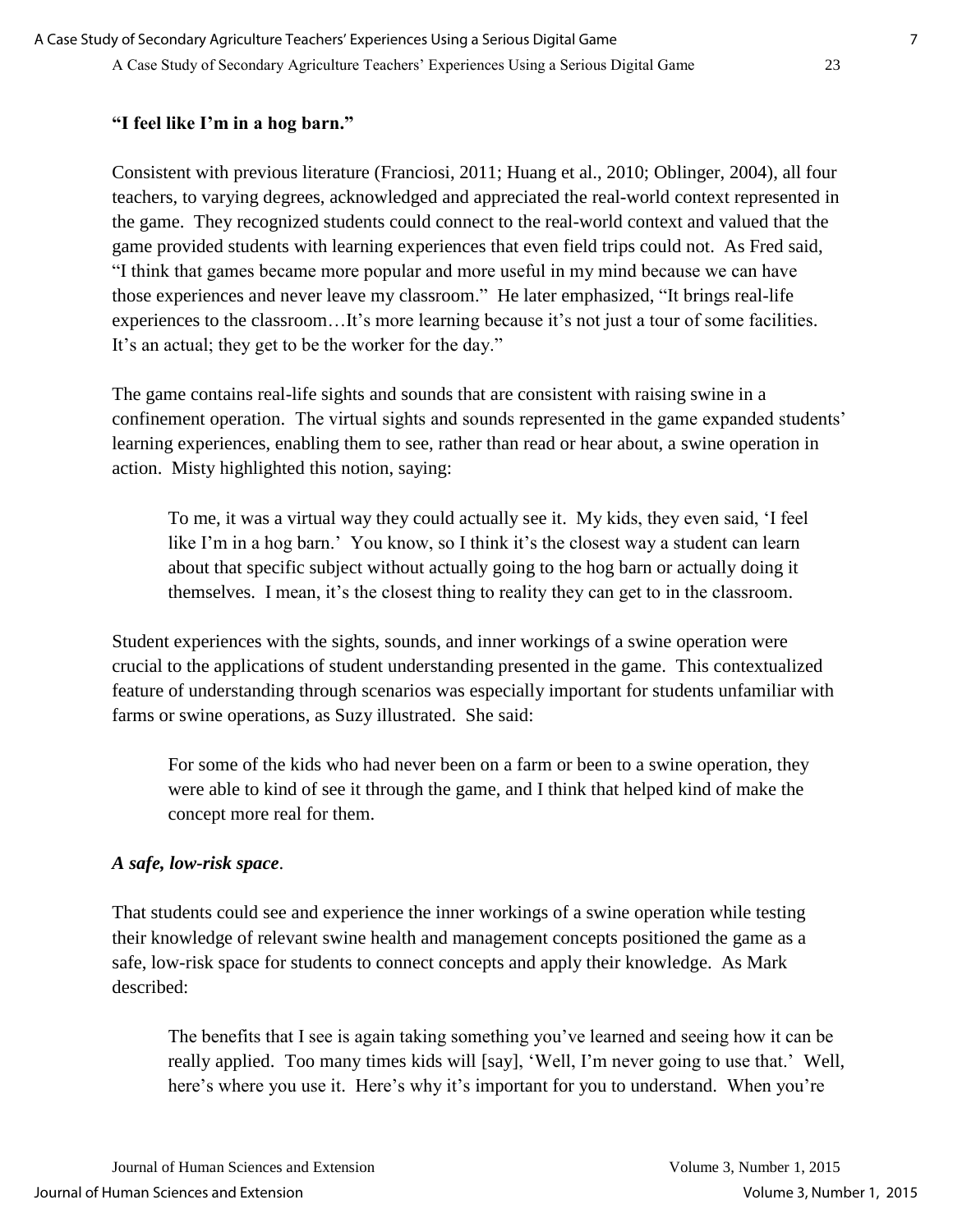doing the crop scene, here's what you see. Here's how you can, okay, you look at a pig and realize they've got some type of disease and what do you need to do correct it or prevent it? Do you need to get on a phone with a veterinarian and say, 'Hey, here's what I got; help.'?

The opportunity for students to diagnose and act on such problems, as well as decide on the dayto-day happenings of the swine operation, allowed them to apply their knowledge and test their conjectures in a low-risk environment where no swine (or students) were harmed, yet where the students could see their decisions play out. Within the context of the game, students were able to see the outcomes and consequences of their decisions unfold. This is consistent with research suggesting games provide a context in which students can learn to solve career-related (agriculture) problems (Oblinger, 2004). As Fred explained:

You're the hired hand. You're in charge of taking care of these animals. So, day to day, 'What would you do?' What practices would you use? What management practices would you use here and there? I think, yes, they didn't get the actual 'on-the-farm experience,' but they probably learned more from it because they were allowed to take more steps and be more involved in the management process.

The real-world context depicted in the game, coupled with the safe, low-risk space it provided for learning, was relevant and effective, even for students with little to no previous experiences with farms or swine operations. As they progressed through the scenarios of the game and had opportunities to apply and test their knowledge, the students began to develop a working understanding of a swine operation. Misty illustrated this best, saying:

The further we went along, the more they were getting the hang of it, because this was totally foreign to these kids. Like I said, none of them come from an [agricultural] background, all ten of them, and the more they went through this, they were beginning to understand. Okay, this animal needs this to be healthy, and this is what we've got to do if this animal's dying, or we've got to separate it. And so I think as it progressed, they were beginning to understand swine husbandry.

Further, the safe, low-risk space afforded by the game not only allowed students to test their knowledge, but it likewise increased their agricultural awareness. Mark hinted at this perhaps unintended outcome, saying:

Also, they learn to check the feeders every day, check the water. That's one of the first things they got. 'Hey, if we don't check those things, we can really get in trouble, can't we?' Well, you know, you guys look and see what's happening. And I think that created a little bit of awareness for them.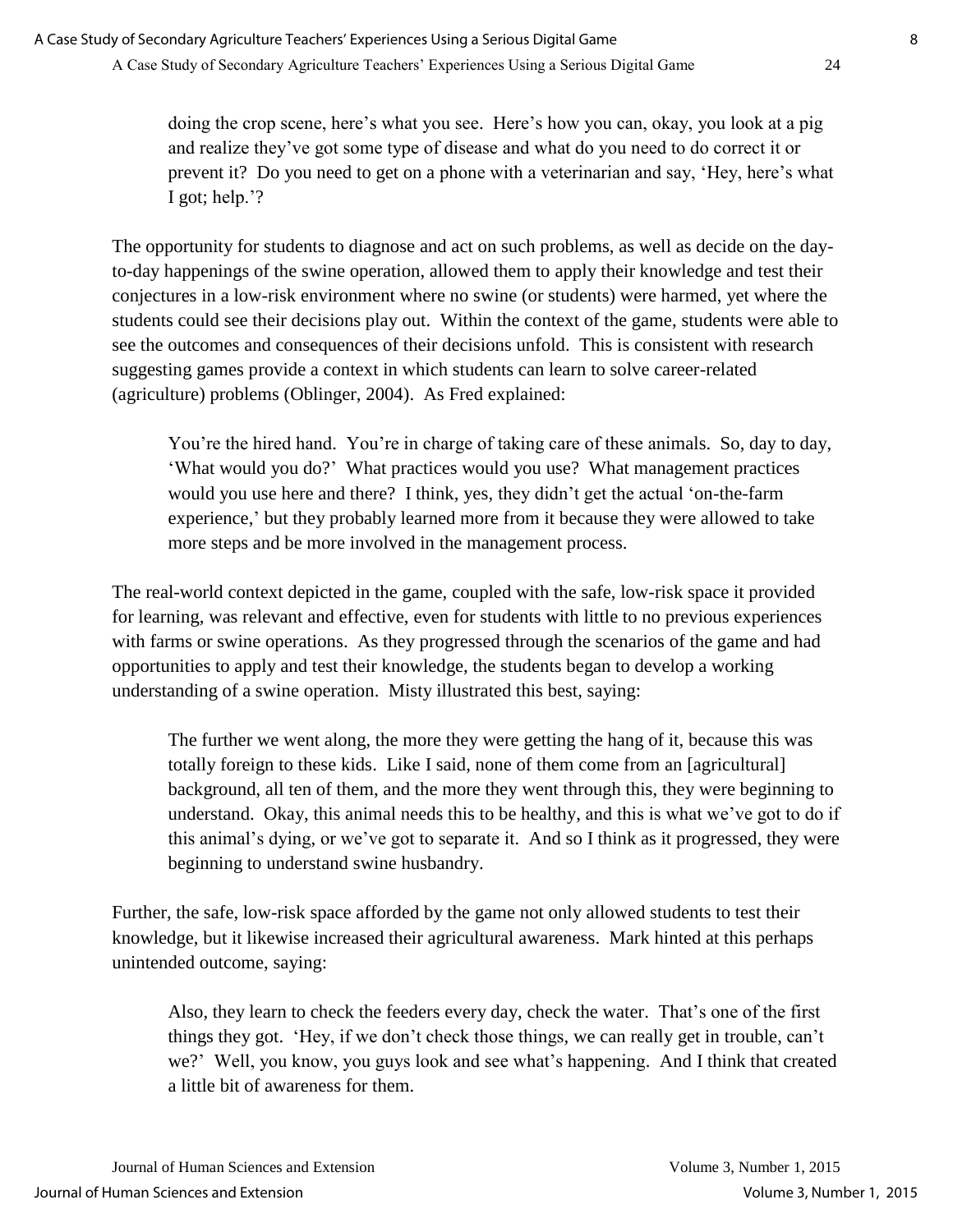These findings support Boyd and Murphrey (2002) and Leggette et al. (2012), who surmised that games provide a virtual world for students to apply what they have learned.

## **"We're so far removed from the farm."**

The teachers in this study recognized that today's students are not as connected to the farm as students of past generations. Despite this, they realized the game held the potential to reconnect students with agriculture, thereby fostering students' agricultural awareness. As Mark said, "Some of the best things in the world happen on a farm. But people don't understand that." Even students with agricultural backgrounds can become disconnected, and as Fred indicated, the game can serve to reestablish their connections with agriculture:

It was very beneficial to take something that's very [agriculturally] related that a traditional [agriculture] student might know a lot, but as we go through the years and these students get more urbanized as we go, [the game] was a way to take some things from off the farm and bring them back to the students and relate it in a way, with the use of a game, that every kid could understand.

Not only did the game have the potential to reconnect students with agriculture, but it also held potential as the context for discussing negative portrayals of swine operations in the popular media. If faced with negative portrayals of swine operations, Misty anticipated that her students would not have a similar negative reaction to swine operations. She maintained:

I don't think they would have a negative reaction. I think they could say, 'Oh, yeah, we talked about that in class,' and 'We did a game,' you know? I don't think they would say one negative thing about it. Because it was kind of like they understood, you know, that things can happen and these are the things you've got to do to prevent that, you know, that bad things can happen. And that didn't seem to faze them at all…

This situation actually arose in Mark's class. While his students were playing the game, an animal rights activist filed an exposé on a swine facility for euthanizing pigs inhumanely. As he described:

Well, the pigs were sick and instead of giving them an injection and euthanizing them, they just took a shovel and took care of it. Anyway, they said, 'Well, what's happening? They shouldn't take care of an animal that way.' And I said, 'Well, how would you do it, then?' And we talked about different ways of euthanizing animals. We talked about efficiency. We talked about how expensive it was. Then we got to talking about, well, should you have to euthanize? Should you just let the pig die on its own? And we talked about those things. And then we talked about suffering, etc.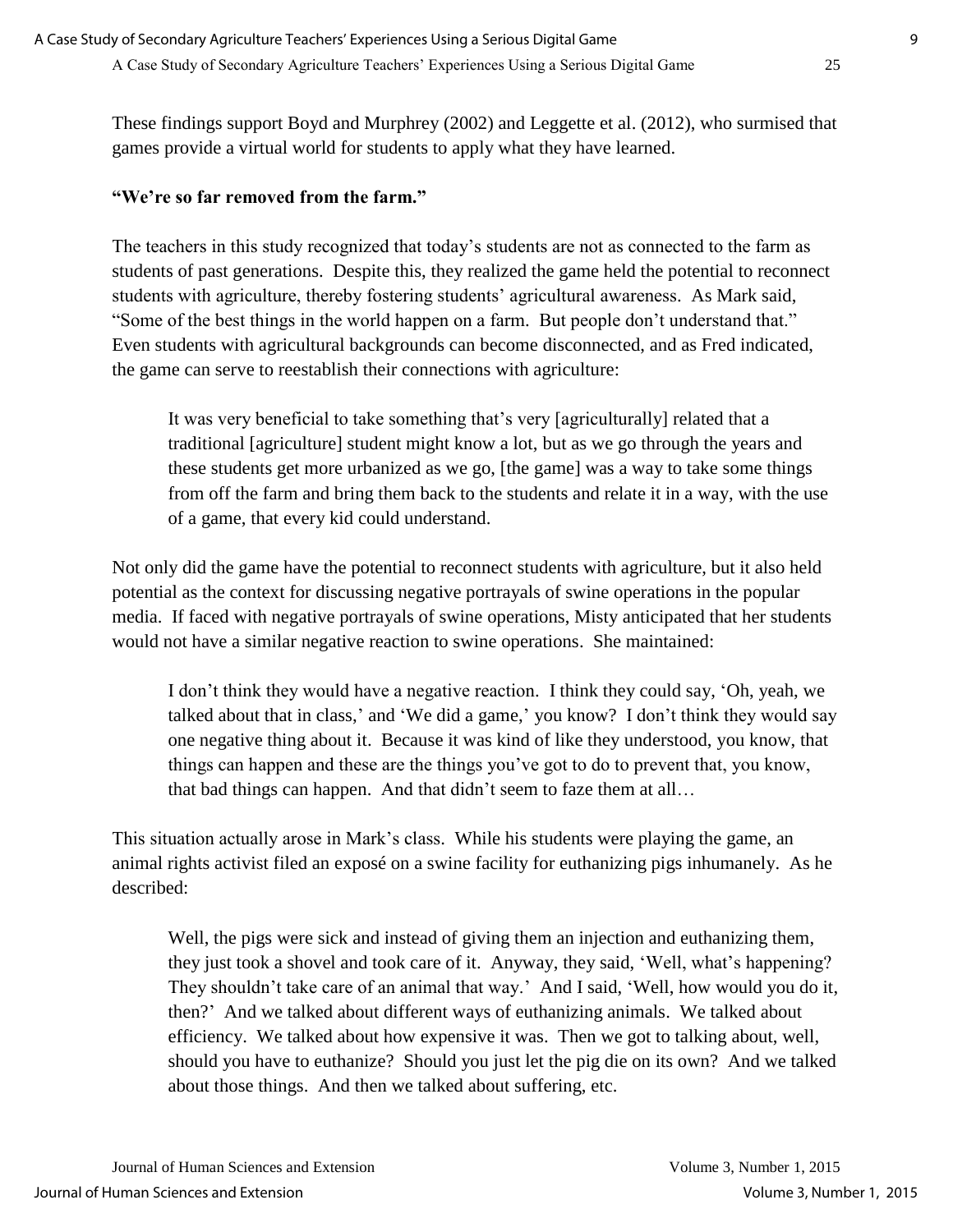Discussing the exposé in the context of the game enabled Mark to cover numerous concepts related to swine health and management and the ethics of animal care. Students were able to ground these discussions in their experiences working through the scenarios of the game. This finding supports the assertion that games provide an active learning environment (Papastergiou, 2009). These discussions helped students separate fact from fiction of swine operations and increased their agricultural awareness. Mark continued to describe the ways in which the game promoted students' agricultural awareness:

And if we don't have farms like that, are we willing to have a pig farm in our own backyard and take them to the local market and let them slaughter them there, or are you going to slaughter them yourself? And they go, 'Oh, maybe we do need those markets. Maybe we do need those things out there for us.' Because they don't want to spend the time or the effort. They sure don't want to have to go out there and kill the hog and clean it and dress it and butcher it. You know, that's pretty well gone by the wayside. And then my comment is, 'We're so far removed from the farm that people don't understand what it's like to take care of animals.' And I always tell them no farmer that I know of is ever going to mistreat an animal. Because they can't afford to…So, they're not going to go out there and just abuse or misuse any animal.

# **"It's a nice break."**

Despite recognizing the real-world context provided by the game and realizing the game offered a context for promoting students' agricultural awareness, teachers in this study positioned the game as a supplemental, rather than primary, teaching approach. As Mark described, the game was "just an extension of what [students] already learned." He and other teachers in the study "pretty well covered most of the content before I ever introduced the game" (Mark's interview). Teachers described the game as "a follow up to have some hands-on to what [students] already learned" (Mark's interview). In addition, the game was used to "break up the monotony of the basic classroom" (Fred's interview), was "more relaxing for the teacher" (Fred's interview), and served as "a nice break, and it provides a variety in the classroom for [students]" (Suzy's interview).

The game's secondary status as a teaching approach was emphasized further as Fred discussed using it as a reward for good student behavior. As Fred explained:

[The game] was something that I could kind of hold over their head as, 'Hey, you know, in a couple of weeks, or if you guys work hard these four days, then I'll be gone and you can play the game.'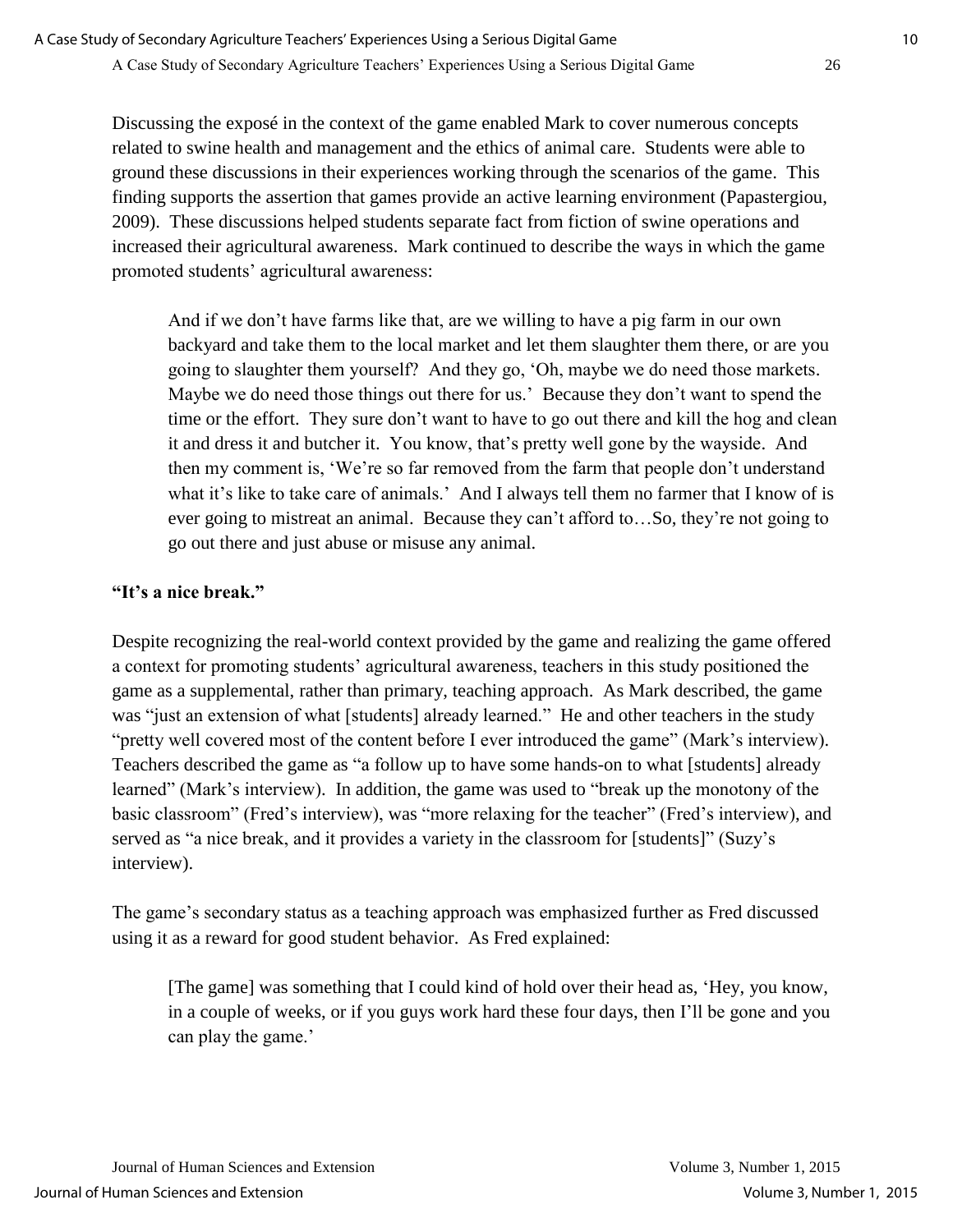This positioning of the game as secondary and supplemental mirrored the ways in which other inquiry-focused, student-centered teaching approaches, such a project-based learning, have been similarly considered as dessert, rather than the main course for student learning (Larmer & Mergendoller, 2011).

## **Conclusions and Recommendations**

The game provides a real-world context for student learning. The game's contextualization of student learning affords a safe, low-risk space in which students explore the concepts beyond what they could in everyday life. In this way, the game appears to satisfy the same goals as contextual teaching and learning (Stone et al., 2005). In this space, students are free to apply their knowledge and test their conjectures related to swine health and management. Consequently, the safe, low-risk space of the game also provides a context for fostering students' agricultural awareness.

Although an unexpected finding of this study, the real-world context of the game enables discussion of relevant and timely agricultural issues and representations of agriculture in the popular media. This prompts students to think about the validity of claims based on their experiences working through the scenarios of the game, thereby promoting agricultural literacy.

Having the platform to discuss agricultural literacy topics that are relevant and meaningful to students is necessary because people are illiterate about agricultural practices (Blackburn, 1999; Hess & Trexler, 2011; National Research Council, 1988; Powell, Agnew, & Trexler, 2008; Terry, Herring, & Larke, 1992), even those who are incoming freshmen at land-grant institutions, where agriculture is a major component of the institution's mission (Jones, 2013). To take advantage of the game's real-world context and its potential to promote students' agricultural awareness, teachers need to reposition the game from a secondary to a primary teaching approach. Without doing so, the teachers failed to utilize the full potential of the game.

Professional development opportunities should be created for teachers to learn how to use serious digital games effectively. It could be implied that the teachers in this study viewed the game as a *dessert* rather than the main course (Larmer & Mergendoller, 2011); yet through professional development, the game could be repositioned as a primary instructional approach to increase student learning and effectiveness of this type of contextualized, game-based learning. Sustained professional development on the effective use of serious digital games would provide teachers with a dedicated time and space to share stories of successful integration and to brainstorm ideas for overcoming barriers to implementation collaboratively (Guzey & Roehrig, 2012). In this context, teachers can discuss ways for and derive support for using serious digital games as a primary instructional approach. For example, professional development providers should consider delivering in-service workshops focused on using digital games as a primary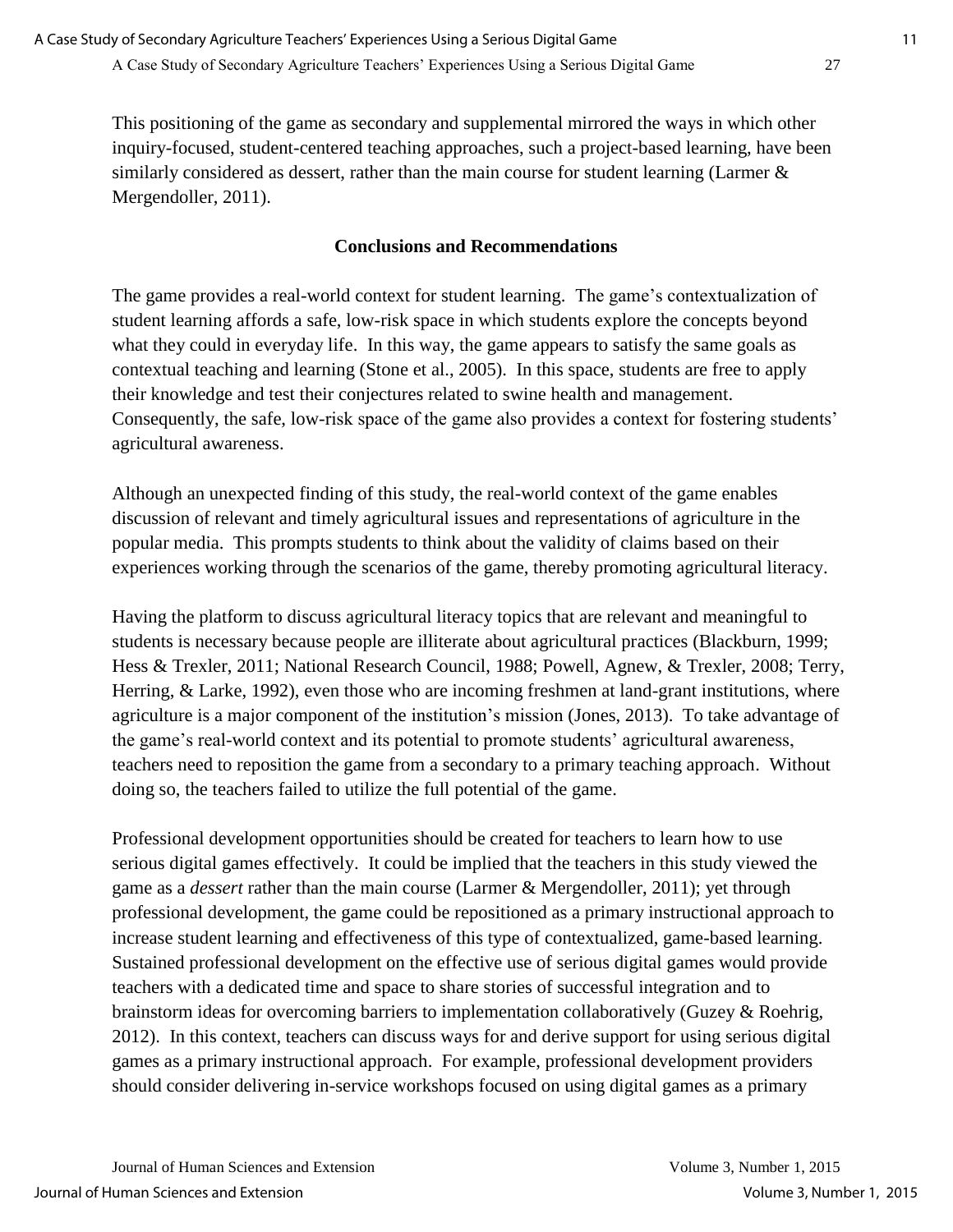pedagogy for student-centered learning. Efforts should allow students to learn through the game's scenarios (primary approach) instead of teaching content and then allowing students to play the game at the conclusion of an instructional unit (supplemental approach).

This approach poses questions for teachers to consider regarding their course design. Understanding what (i.e., content) to teach and how (i.e., media and methods) to teach it effectively is imperative for teachers. Therefore, efforts should be devoted to aiding teachers in constructing the game around content in meaningful ways so that both student engagement and success are optimized. Teacher educators might consider introducing the use of serious digital games to pre-service teachers and providing opportunities for pre-service teachers to engage with and teach using serious digital games via teaching methodology courses.

As researchers, we have further questions based on the results of this study. Principally, are our results common of serious digital games implemented in the context of agriculture education? This study should be replicated using other serious digital games focused on agricultural content and those results compared to the findings of this study. Additionally, because agricultural literacy was an unintended outcome, future research should focus intentionally on the impact serious digital games have on agricultural literacy. Finally, as a result of the game providing a real-world context, future research should be conducted to determine if skills and knowledge learned through the game could be transferred to real-life situations.

#### **References**

- Baker, M. A., Robinson, J. S., & Kolb, D. A. (2012). Aligning Kolb's experiential learning theory with a comprehensive agricultural education model. *Journal of Agricultural Education, 53*(4), 1–16. doi:10.5032/jae.2012.04001
- Blackburn, D. A. (1999). Ag science fairs: The next wave in agricultural literacy. *Journal of Extension, 37*(4), 1–3, Article 4TOT1. Retrieved from http://www.joe.org/joe/1999august /tt1.php
- Boyd, B. L., & Murphrey, T. P. (2002). Evaluation of a computer-based, asynchronous activity on student learning of leadership concepts. *Journal of Agricultural Education, 43*(1), 36–45. doi:10.5032/jae.2002.01036
- Bunch, J. C., Robinson, J. S., Edwards, M. C., & Antonenko, P. D. (2014). How a serious digital game affected students' animal science and mathematical competence in agricultural education. *Journal of Agricultural Education, 55*(3), 57–71. doi:10.5032/jae.2014.03057
- Cheek, J. G., Arrington, L. R., Carter, S., & Randell, R. S. (1994). Relationship of supervised agricultural experience program participation and student achievement in agricultural education. *Journal of Agricultural Education, 35*(2), 1–5. doi:10.5032/jae.1994.02001
- Creswell, J. W., & Miller, D. L. (2000). Determining validity in qualitative inquiry. *Theory Into Practice, 39*(3), 124–130. doi:10.1207/s15430421tip3903\_2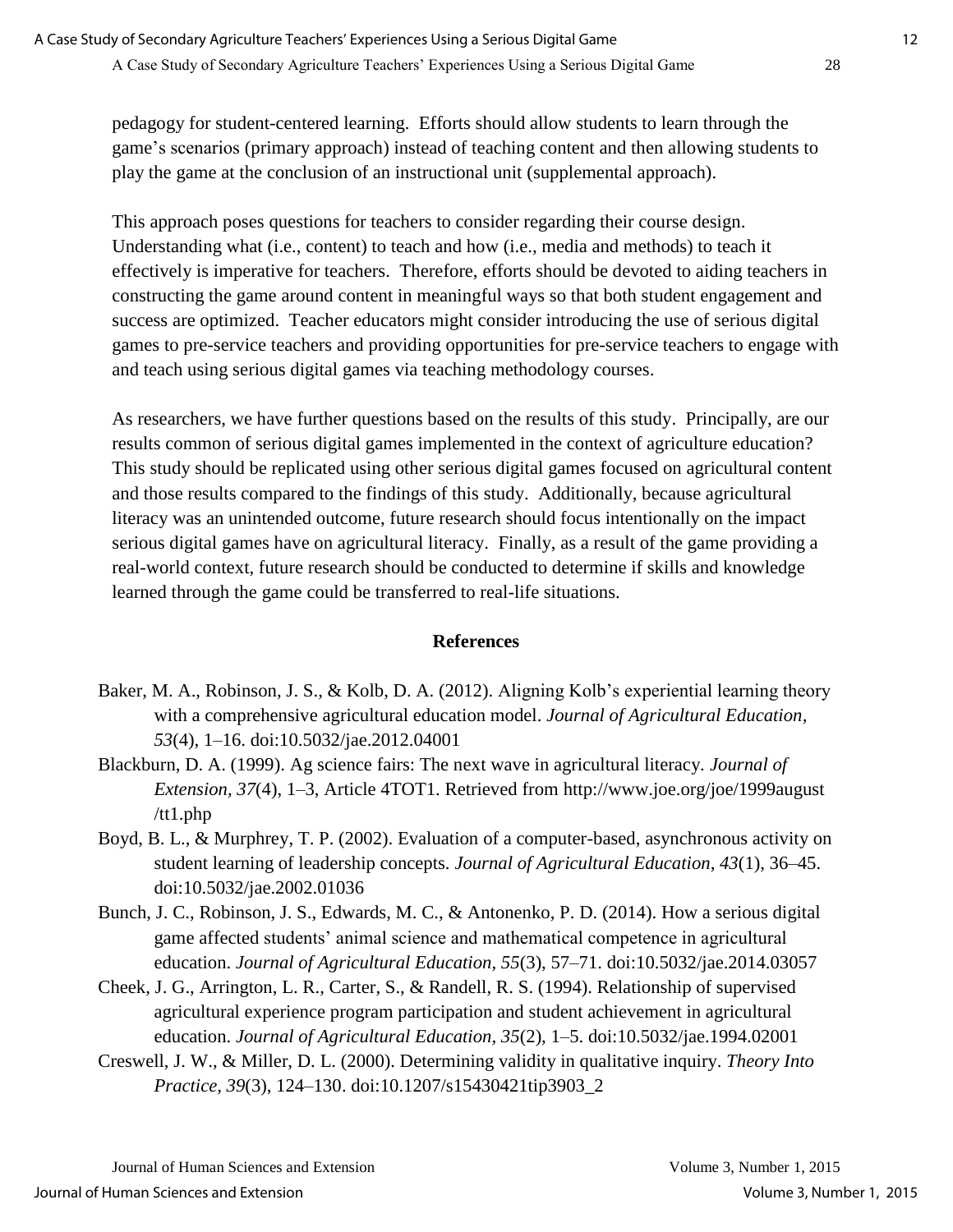- Doerfert, D. L. (Ed.). (2011). *National research agenda: American Association for Agricultural Education's research priority areas for 2011-2015.* Lubbock, TX: Texas Tech University, Department of Agricultural Education and Communications.
- Dooley, K. E. (2007). Viewing agricultural education research through a qualitative lens. *Journal of Agricultural Education, 48*(4), 32–42. doi:10.5032/jae.2007.04032
- Franciosi, S. J. (2011). A comparison of computer game and language-learning task design using flow theory. *CALL-EJ, 12*(1), 11–25. Retrieved from http://www.callej.org/journal/12- 1/Franciosi\_2011.pdf
- Garris, R., Ahlers, R., & Driskell, J. E. (2002). Games, motivation, and learning: A research and practice model. *Simulation Gaming, 33*(4), 441–452. doi:10.1177/1046878102238607
- Gredler, M. E. (1996). Educational games and simulations: A technology in search of a (research) paradigm. In D. H. Jonassen (Ed.), *Handbook of research on educational communications and technology* (pp. 521–540). New York, NY: Macmillan. Retrieved from http://mkoehler.educ.msu.edu/OtherPages/Courses/CEP\_901B\_SP03/Readings/Gredler\_si mulation\_1996.pdf
- Guzey, S. S., & Roehrig, G. H. (2012). Integrating educational technology into the secondary science teaching. *Contemporary Issues in Technology and Science Teacher Education, 12*(2), 162–183. Retrieved from http://www.citejournal.org/vol12/iss2/science/article1.cfm
- Hess, A. J., & Trexler, C. J. (2011). A qualitative study of agricultural literacy in urban youth: Understanding for democratic participation in renewing the agri-food system. *Journal of Agricultural Education, 52*(2), 151–162. doi:10.5032/jae.2011.02151
- Huang, W. H., Huang, W. Y., & Tschopp, J. (2010). Sustaining iterative game playing processes in DGBL: The relationship between motivational processing and outcome processing. *Computers & Education, 55*(2), 789–797. doi:10.1016/j.compedu.2010.03.011
- Hughes, M., & Barrick, R. K. (1993). A model for agricultural education in public schools. *Journal of Agricultural Education, 34*(3), 59–67. doi:10.5032/jae.1993.03059
- Jones, C. (2013). *An assessment of agricultural literacy: What incoming freshmen at Oklahoma State University know about the food and fiber system*. Electronic thesis. Oklahoma State University, Stillwater, OK.
- Kiili, K. (2005). Digital game-based learning: Towards an experiential gaming model. *The Internet and Higher Education, 8*(1), 13–24. doi:10.1016/j.iheduc.2004.12.001
- Knobloch, N. A. (2003). Is experiential learning authentic? *Journal of Agricultural Education, 44*(4), 22–34. doi:10.5032/jae.2003.04022
- Larmer, J., & Mergendoller, J. R. (2011). *The main course, not dessert*. Buck Institute for Education. Retrieved from http://bie.org/object/document/main\_course\_not\_dessert
- Leggette, H. R., Witt, C., Dooley, K. E., Rutherford, T., Murphrey, T. P., Doerfert, D., & Edgar, L. D. (2012). Experiential learning using Second Life®: A content analysis of student reflective writing. *Journal of Agricultural Education, 53*(3), 124–136. doi:10.5032/jae.2012.03124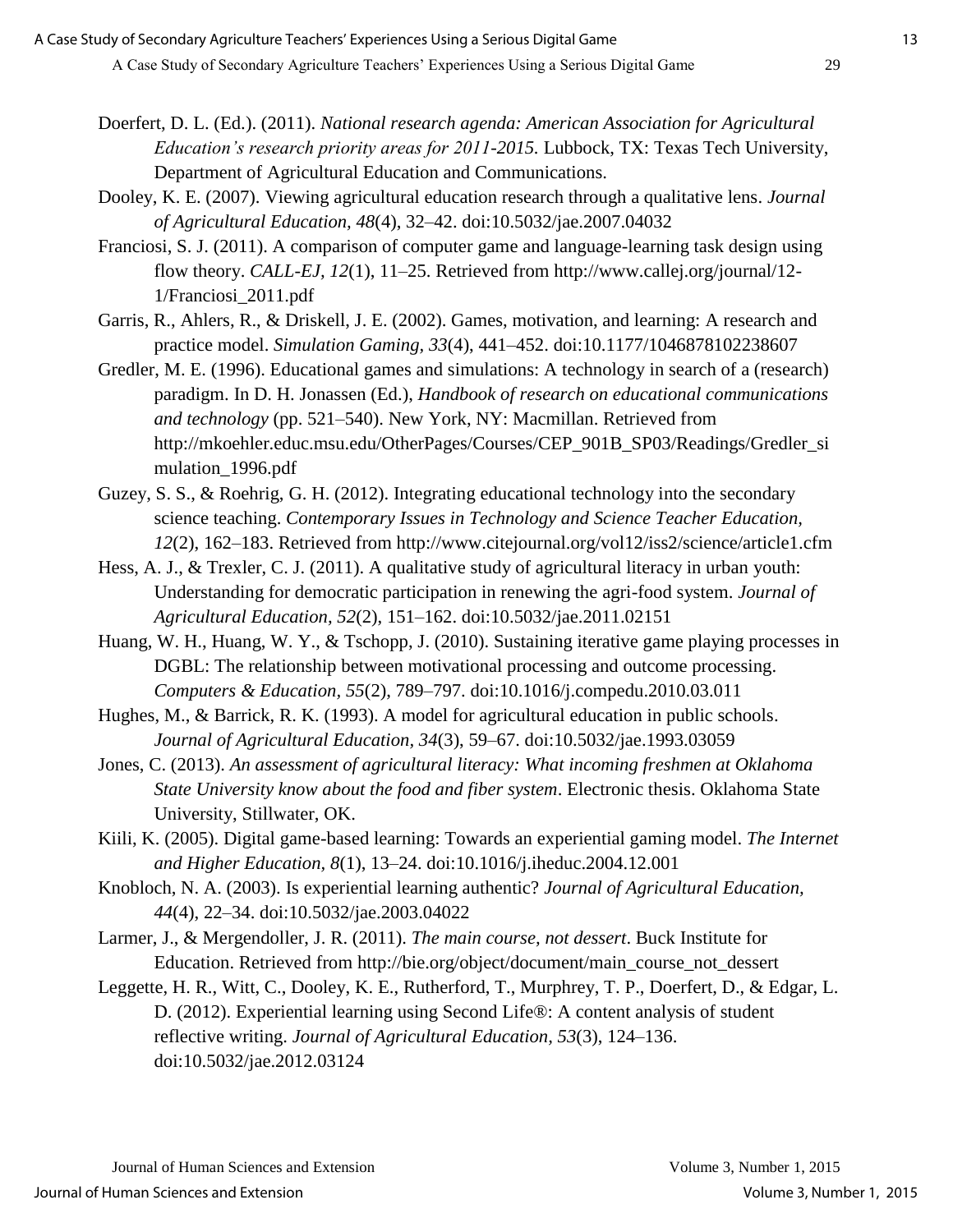- Merriam, S. B. (2001). *Qualitative research and case study applications in education.* San Francisco, CA: Jossey-Bass Publishers.
- National Research Council. (1988). *Understanding agriculture: New directions for education.*  Washington, DC: National Academies Press.
- Oblinger, D. (2004). The next generation of educational engagement. *Journal of Interactive Media in Education, 8*(8), 1–18. doi:10.5334/2004-8-oblinger
- Oblinger, D. (2006). *Simulations, games, and learning.* EDUCAUSE Learning Initiative White Paper. Retrieved from http://mobilelearningcourse.pbworks.com/f/Games+and+Learning +ELI3004.pdf
- Papastergiou, M. (2009). Digital game-based learning in high school computer science education: Impact on educational effectiveness and student motivation. *Computers & Education, 52*(1), 1–12. doi:10.1016/j.compedu.2008.06.004
- Parr, B. A., Edwards, M. C., & Leising, J. G. (2006). Effects of a math-enhanced curriculum and instructional approach on the mathematics achievement of agricultural power and technology students: An experimental study. *Journal of Agricultural Education, 47*(3), 81– 93. doi:10.5032/jae.2006.03081
- Powell, D., Agnew, D., & Trexler, C. (2008). Agricultural literacy: Clarifying a vision for practical application. *Journal of Agricultural Education, 49*(1), 85–98. doi:10.5032/jae.2008.01085
- Prensky, M. (2001). Digital natives, digital immigrants. *On the Horizon, 9*(5), 1–6.
- Randell, R. S., Arrington, L. R., & Cheek, J. G. (1993). The relationship of supervised agricultural experience program participation and student achievement in practical skills in agricultural science. *Journal of Agricultural Education, 34*(1), 26–32. doi:10.5032/jae.1993.01026
- Roberts, T. G., & Ball, A. L. (2009). Secondary agricultural science as content and context for teaching. *Journal of Agricultural Education, 50*(1), 81–91. doi:10.5032/jae.2009.01081
- Splan, R. K., Porr, C. A. S., & Broyles, T. W. (2011). Undergraduate research in agriculture: Constructivism and the scholarship of discovery. *Journal of Agricultural Education, 52*(4), 56–64. doi:10.5032/jae.2011.04056
- Stewart, J., Antonenko, P. D., Robinson, J. S., & Mwavita, M. (2013). Intrapersonal factors affecting technological content knowledge of agricultural education teachers. *Journal of Agricultural Education, 54*(3), 157–170. doi:10.5032/jae.2013.03157
- Stewart, B. R., & Birkenholz, R. J. (1991). Outcomes of changing supervised agricultural education programs. *Journal of Agricultural Education, 32*(3), 35–41. doi:10.5032/jae.1991.03035
- Stone, J. R., III, Alfeld, C., Pearson, D., Lewis, M. V., & Jensen, S. (2005). *Building academic skills in context: Testing the value of enhanced math learning in CTE (Pilot study).* St. Paul, MN: National Research Center for Career and Technical Education, University of Minnesota.
- Terry, R., Jr., Herring, D. R., & Larke, A., Jr. (1992). Assistance needed for elementary teachers in Texas to implement programs of agricultural literacy. *Journal of Agricultural Education, 33*(2), 51–60. doi:10.5032/jae.1992.02051